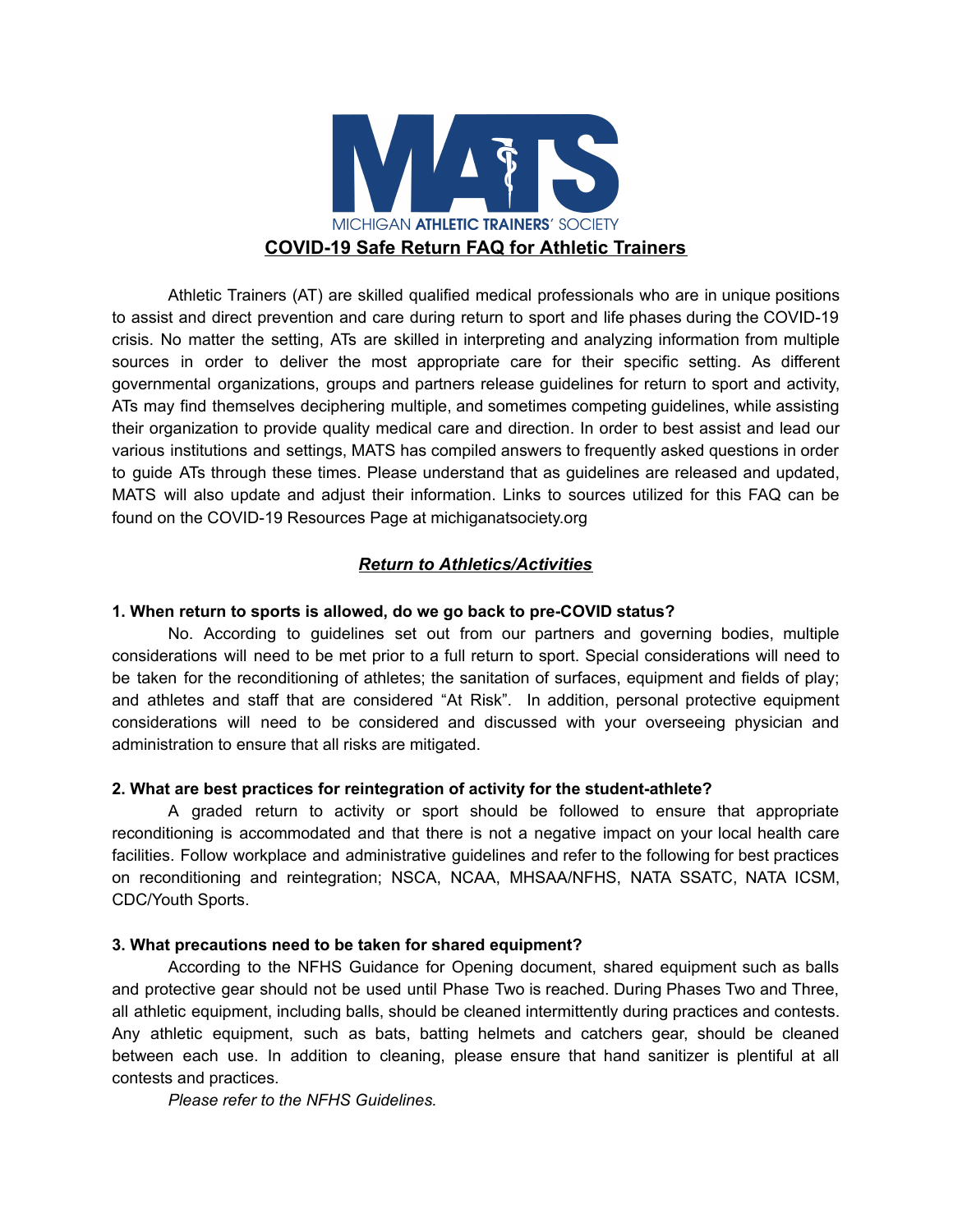## **4. If a student is diagnosed/treated with COVID-19 or similar, what might be the RTP process?**

ATs should work with their supervising physician and the student's treating physician for an appropriate plan of care. State and local health departments may have additional requirements for needed management and/or documentation.

*Please refer to the American College of Cardiology - Exercise and Athletics in the COVID-19 Pandemic Era Article.* 

# *Sanitization and Personal Protective Equipment*

## **1. What are the standards now for PPE?**

According to the Michigan Safe Start Plan (page 15 Sect. D), masks and gloves should be required when social distancing can no longer be maintained. Face masks should be used as necessary. At this time, these are the current standards the AT shall uphold while in their clinical practice for mask, gloves and eye protection:

- Masks: The use of a Level 1 Procedure mask is recommended. Use one per person per day continuously throughout the shift with removal for breaks or lunch. Discard level 1 procedure mask if visibly soiled, wet, or damaged or at the end of your shift.
- Gloves: Non-Sterile gloves should only be changed if contaminated or exposed to mucus membranes. Hand hygiene between each patient in place of gloves is also acceptable.
- Eye Protection: Goggles, face or eye shields are reusable and should be sanitized in-between team member use. Use soap and water or alcohol swab to clear any foggy residue left behind on eye protection after cleaning.

*Please refer to the Michigan Safe Start Plan and OSHA Guidelines.* 

# **2. How can I make sanitizing equipment and facilities better/easier?**

ATs should collaborate with stakeholders at their workplace to see what practices should be implemented for cleaning throughout the day and at the conclusion of the day. Appropriate documentation/records should be kept on file.

*Please refer to the BOC Facilities Principles, NSCA RTT and OSHA Guidelines.* 

# *Administration*

## **1. What guideline should I follow?**

This will depend on your specific setting and organization. Guidelines specific to your setting will dictate what best practices to follow, along with both State and Federal guidelines. We suggest consulting guidelines in this order:

- 1. CDC
- 2. Michigan Safe Start Plan
- 3. Institution/Sport Governing Body (ie NCAA, MHSAA,)

In addition, your institution's specific policies should be followed.

*Please refer to the CDC, MDHHS, MHSAA, DOD, OSHA, NATA and NCAA Guidelines.*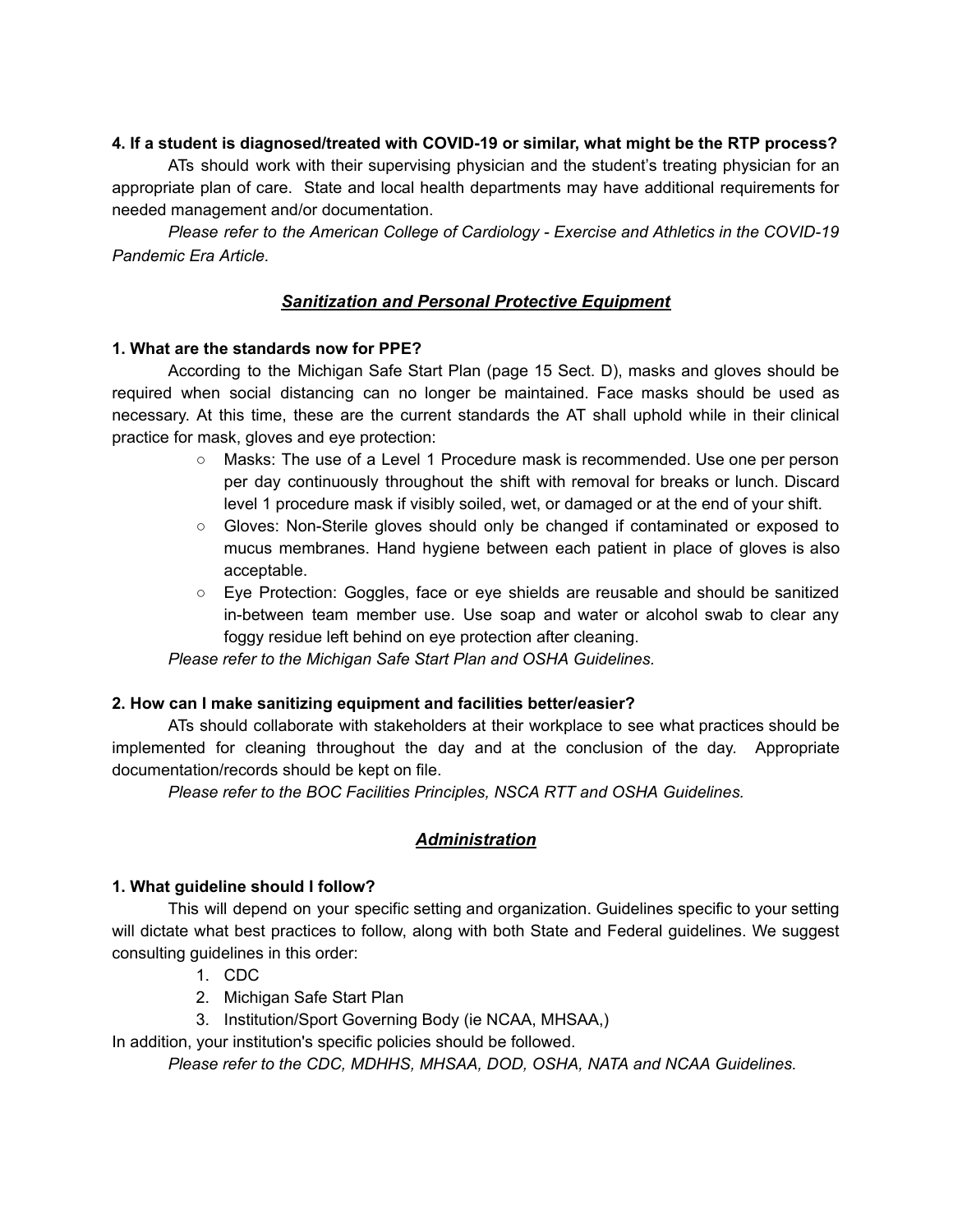#### **2. Who will manage the monitoring of symptoms and temperatures?**

MATS is in agreement with the sentiment that ATs shall not be viewed as a luxury during this crisis and that the Athletic Trainer is best suited to guide their respective institution through this dilemma. Due to our educational background and training, ATs can assist in monitoring symptoms and temperature checks for their institution. To ensure that these new duties do not take away from daily tasks of the AT, the AT shall engage in a conversation with their administration on the importance of prioritization of duties. However, we do understand that institutional budgets will be adversely affected due to the COVID-19 crisis and that a traditional position may be lost or reassigned. Please consult your institution's Human Resources manager for further instruction and how you can assist them. MATS will also release a sample COVID Manager position description to assist the AT in consulting with their human resources department.

*Please refer to the NFHS, MHSAA Guidelines and MATS COVID Manager Position Description.* 

## **3. If a Student-Athlete/Coach or Patient is suspected of having COVID, what is the plan of action?**

Administrators of sports organizations should consult with state and local health officials to determine if and how to put into place these considerations. Each community may need to make adjustments to meet its unique needs and circumstances. Implementation should be guided by what is practical, acceptable, and tailored to the needs of each community. These considerations are meant to supplement – not replace – any state, local, territorial, or tribal health and safety laws, rules, and regulations with which sports organizations must comply.

*Please refer to the ACHA, CDC, NATA, and NFHS Guidelines.* 

## **4. Who will ATs need to collaborate with?**

As we navigate return to activity and sport, you should ensure that you are collaborating with your overseeing physician and/or family physician(s) in your local area, athletes and parents, county health departments, institutional administration, and other certified athletic trainers.

*Please refer to the NATA Guidelines.* 

## **5. What are some considerations for hydration?**

All participants (student-athletes and coaches) should bring an appropriate amount of water to each session. Organizations should be prepared with some single use bottles for those that might forget or not have enough. Common sources (coolers/jugs, water trees, water fountains) should not be used initially to limit close contact and congregation. In later phases, these common source items could be used, but need to be cleaned and sanitized regularly during use and afterwards.

It is important to educate student-athletes on proper hydration throughout the day. Proper hydration includes adequate fluids throughout the day, as well as after activity to assist in preparation and recovery. Student-athletes should avoid drinks that are high in sugar and/or include caffeine.

*Please refer to the NATA, MHSAA and NFHS Guidelines*